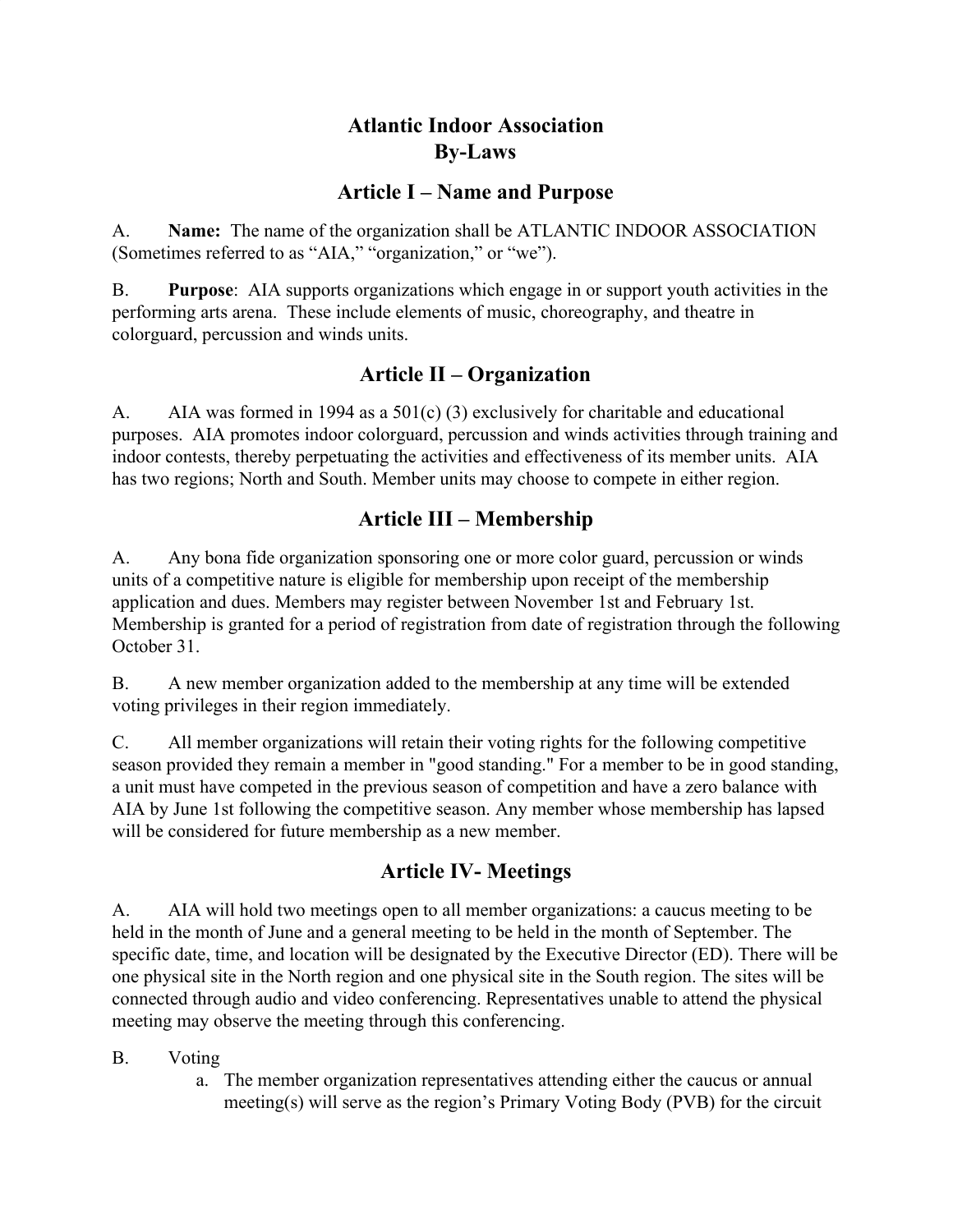as long as they are members in good standing. The PVB will constitute a quorum to take action. Actions will be decided by a simple majority vote of the PVB. In the event of a tie, the final decision will fall on the ED.

- b. Each region's members will vote on that region's EBOD, but votes on issues that affect the entire organization will not be split by region.
- c. PVB will consist of members in "good standing".

C. The Caucus meeting serves for organizations to bring up points of change they wish to see in AIA. Prior to the caucus meeting, a call for proposals will be issued. All member units in "good standing" can submit proposals as they see fit that can enhance AIA as a whole.

- a. Proposal format proposals submitted by member units shall focus on improving the overall performance of AIA; to include but not limited to adjustments to policies and procedures, improvements of operations, and how AIA can better promote learning. Submissions must also note whether or not there will be any impact on the budget.
- b. Member units shall have at minimum three weeks to prepare and submit their proposals to the ED via online form.
- c. All proposals shall be typed and submitted to the ED who will disburse to the Executive Board of Directors (EBOD) of the North and South.
- d. Each proposal will be presented by the member organization who submitted the proposal, or their appointee, in person. Following the presentation, discussion will commence solely focused on the proposal at hand. Each proposal will be withdrawn, tabled until the September meeting, or voted on. The person presenting may request their proposal be withdrawn at any time.
	- i. Tabled items are delayed until further research and/or information is presented for clarification.
	- ii. Declined proposals voted will have no further action.
	- iii. Approved proposals will be noted and presented at the September meeting for voting by the PVB of that election.

D. The Annual meeting shall take place in the month of September. At the annual meeting, the PVB shall elect new members to the EBOD as articulated in Article VII. The members will also receive reports on the activities of AIA and determine the direction of the organization for the coming season.

> a. The tentative show calendar will be distributed to the membership at the September meeting. All applications for hosting any given show date must be submitted no later than midnight on the posted deadline. The ED or region EBOD officer will post on the AIA Facebook page and on the AIA web page when applications are being accepted to host a contest for the upcoming season.

## **Article V – Officers**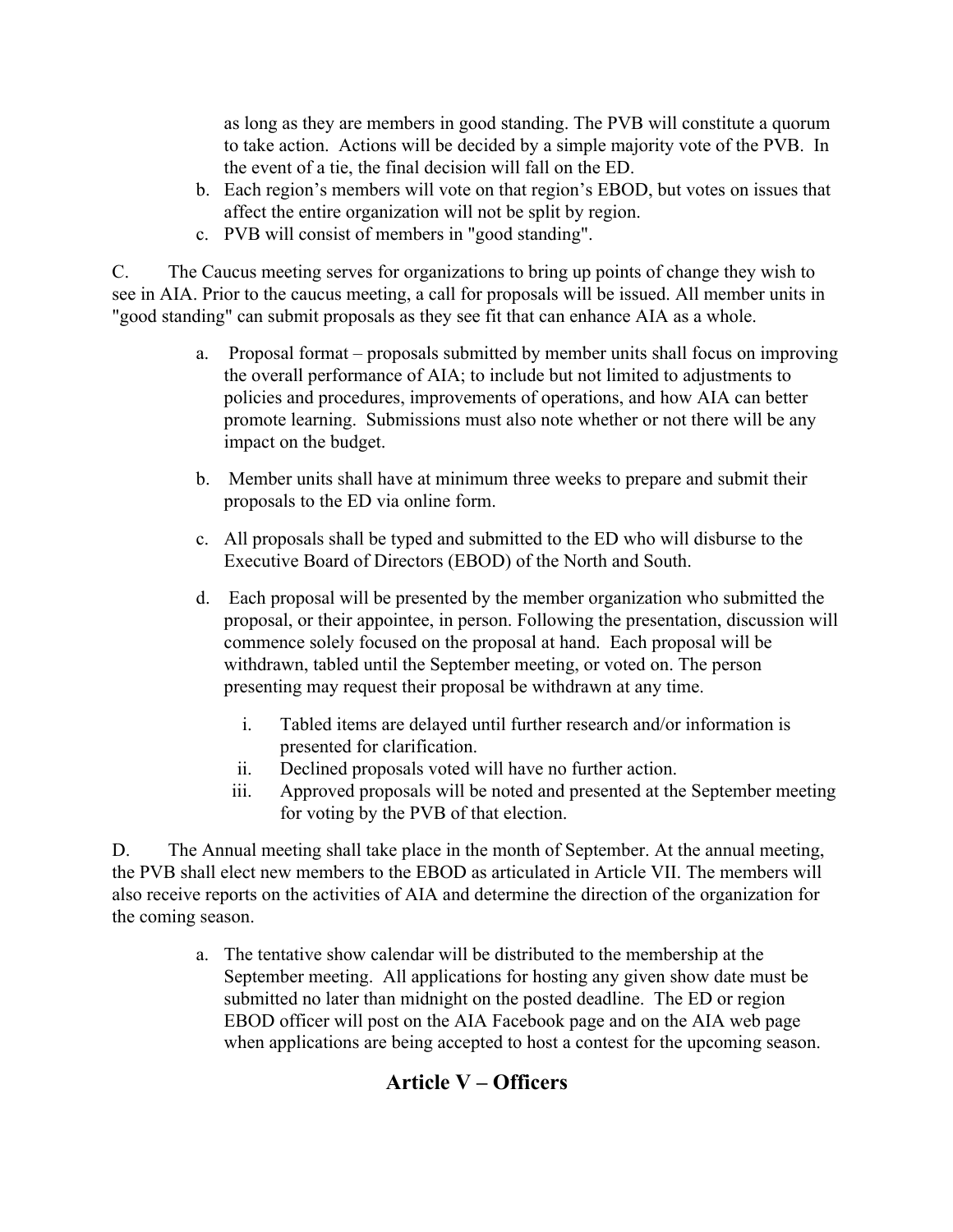A. Officers are individuals who have been nominated by the PVB, accepted their nomination, and voted on by the present members in good standing. The PVB entrusts the delegates to uphold these bylaws; always acting in the best interest of the student participants, the unit directors and AIA.

### B. **GOVERNANCE BOARD**

- 1. The representatives on the GB shall be:
	- a. Executive Director
	- b. Presidents from the North and the South
	- c. 1st and 2nd Vice Presidents -- from the North and South

#### C. **EXECUTIVE BOARD OF DIRECTORS**

1. There will be an EBOD for both the North and South regions. Those officers shall be:

- a. President
- b. 1st Vice President
- c. 2nd Vice President
- d. Secretary
- g. Colorguard Coordinator
- h. Percussion/Winds Coordinator

#### D. **ELECTIONS**

1. Officers will be nominated at the September meeting on the schedule noted and take office immediately. Odd and even years will refer to the year of the contest season.

| North Region                                                       |                                                                       | South Region                                                       |                                                                          |
|--------------------------------------------------------------------|-----------------------------------------------------------------------|--------------------------------------------------------------------|--------------------------------------------------------------------------|
| Yr 1 Odd Yrs                                                       | Yr 2 Even Yrs                                                         | Yr 1 Even Yrs                                                      | Yr 2 Odd Yrs                                                             |
| President<br>2nd Vice President<br>Percussion/Winds<br>Coordinator | <b>First Vice President</b><br>Secretary<br>Colorguard<br>Coordinator | President<br>2nd Vice President<br>Percussion/Winds<br>Coordinator | 1 <sup>st</sup> Vice President<br>Secretary<br>Colorguard<br>Coordinator |

2. Each regional PVB will elect its region's EBOD.

### E. **VOTING**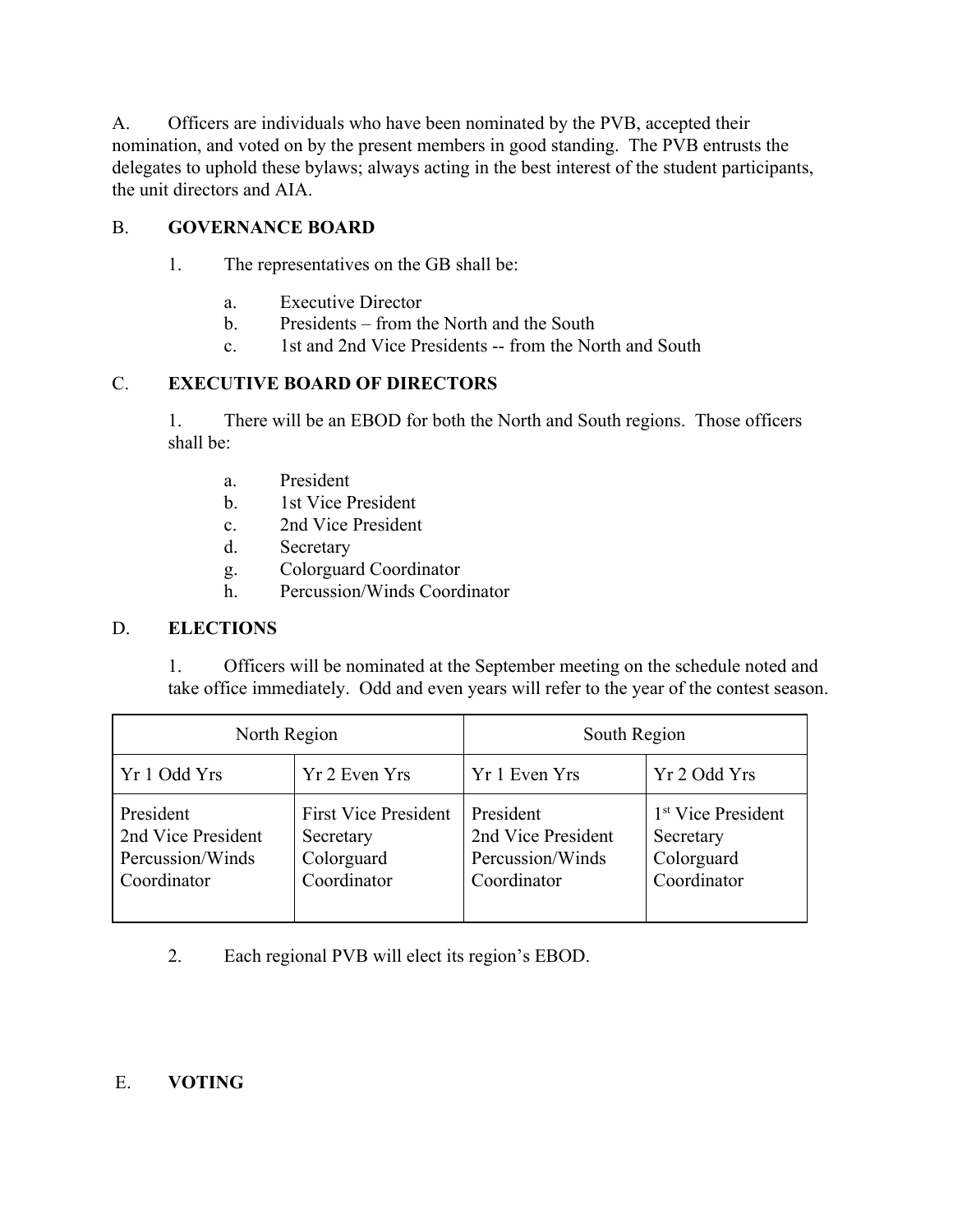1. Officers will be elected by votes cast by each regional PVB. Each member organization will have only one vote. A unit representative must be physically present to vote.

2. PVB members may represent only one school or independent organization.

3. A member organization's fee balance must be current indicating that all dues and fees are paid in full for all previous seasons before that school or independent organization has the right to vote.

4. Nominees will be asked to vacate the room and the votes will be counted by a show of hands. In the event that a showing of hands proves to be unsatisfactory, written paper ballots will be the alternate polling method.

5. In the event of a contested election between the candidates, the PVB will be polled and the votes counted. The candidate receiving a simple majority of votes cast will be declared the winner.

6. All votes will be either counted or collected by the secretary; except for a vote for the secretary. In the case of a secretary election, any other officer may count/collect the votes.

7. In the event of a tie vote, the secretary will announce the result and a second vote for only the candidates who tied will be taken.

8. In the event of a second tie, the candidates who are tied will be offered the opportunity to withdraw from the election. The candidates may take a moment to confer together. If a candidate withdraws, the single remaining candidate will be declared the winner. If no candidate withdraws or ties remain, the tie will be broken by the secretary by drawing one name out of a hat.

### F. **REMOVAL OF OFFICERS**

1. Regional EBOD members may be removed from office, due to non-performance of duties or misconduct related or unrelated to AIA, by a simple majority vote of that region's EBOD.

2. If the vote on removal passes, the officer will be terminated from the EBOD immediately. Furthermore, that individual may be barred from ever holding an elected position on the EBOD.

3. Emergency nomination and voting on a replacement officer will commence and the newly elected officer will begin their efforts immediately. The ED will determine emergency voting procedures. If the ED is removed, the presidents of each region will coordinate an emergency vote.

4. Replacement of either vice president as a result of a president resignation will be handled as noted in Sections D and E of this Article.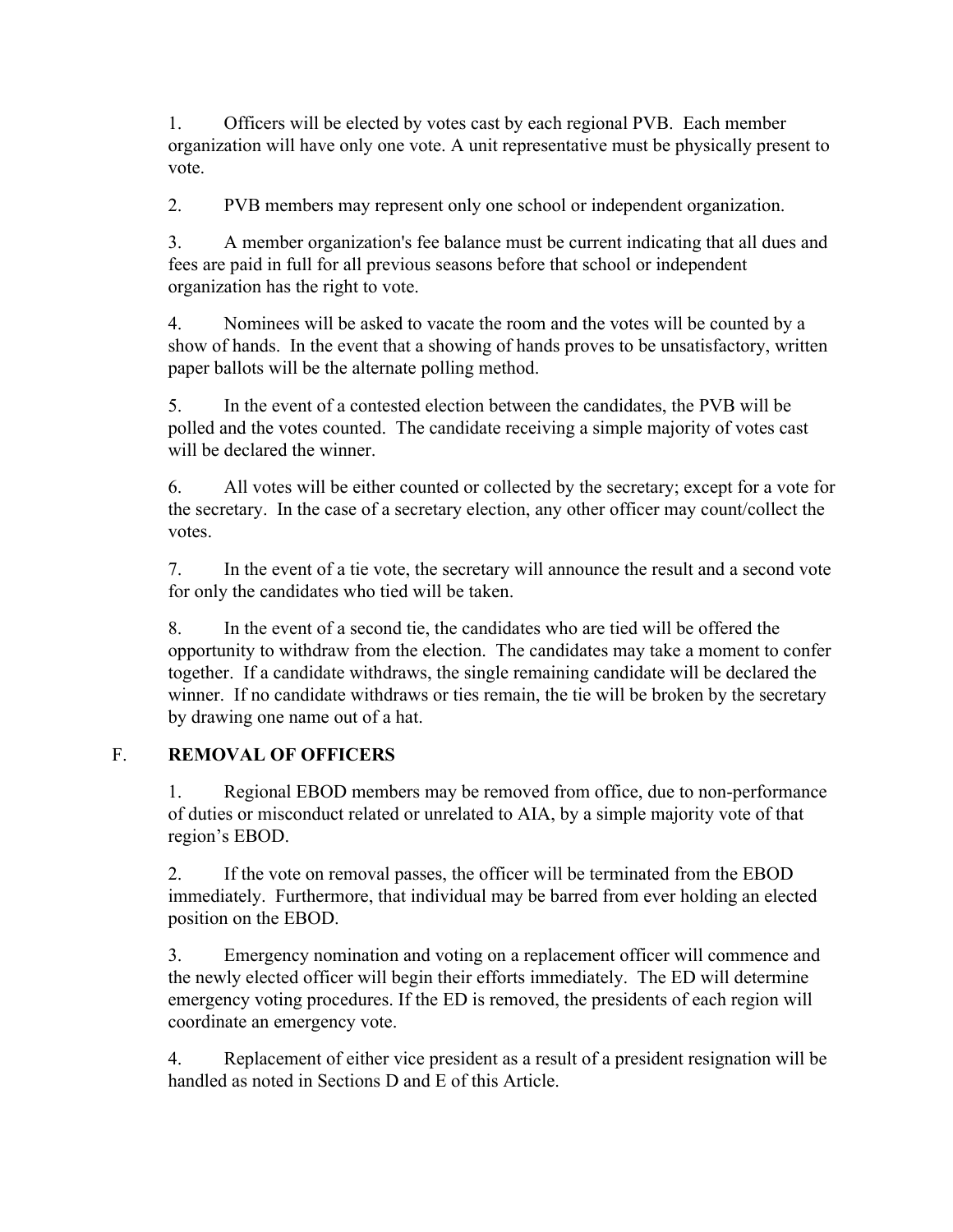#### G. **RESIGNATIONS**

1. An officer may resign without prejudice from the GB or EBOD at any time and for any or no reason upon providing written notification to the secretary; except for the ED or regional president (see #4 below). Should the resigned be the secretary, he/she must provide written notification to the region's president.

a. There will be one exception to the resignation noted above: an officer for whom a vote on removal is pending may not resign without prejudice. The resignation of any such officer will carry with it the same conditions as though the vote on removal has passed. (See Article V-E for conditions).

2. The office of the resigning officer will be declared vacant on the effective date of the resignation as specified in the written notice.

3. If the written notice of resignation does not specify an effective date, the office will be declared vacant immediately.

4. In the event of a presidential resignation, or a resignation during the contest season, the secretary will conduct an online vote.

## **Article VI - AIA Governance Board**

A. The AIA GB administers top level activities for the whole of the circuit that may affect both regions such as changes in rules or procedures at the Winter Guard International (WGI) level, Internal Revenue Service filings, judging coordinators and education, bulk purchases, and other administrative duties.

B. These duties are distributed among the AIA GB and include:

1. Determining an annual budget for AIA GB activities in September of each year. This budget will be split equally by each region.

2. Appointing a webmaster. The GB will review annually the performance of the webmaster and make adjustments as necessary.

3. Appointing AIA contest staff. The GB will review annually the performance of the contest staff and make adjustments as necessary.

4. Appointing judging coordinators. The GB will review annually the performance of each judging coordinator and make adjustments as necessary.

5. Appointing an Executive Treasurer. The GB will review annually the performance of the Executive Treasurer and make adjustments as necessary.

6. Appointing an Executive Director. The GB will review annually the performance of the Executive Director and make adjustments as necessary.

7. Acting as liaison with WGI and represents the unified voice of AIA.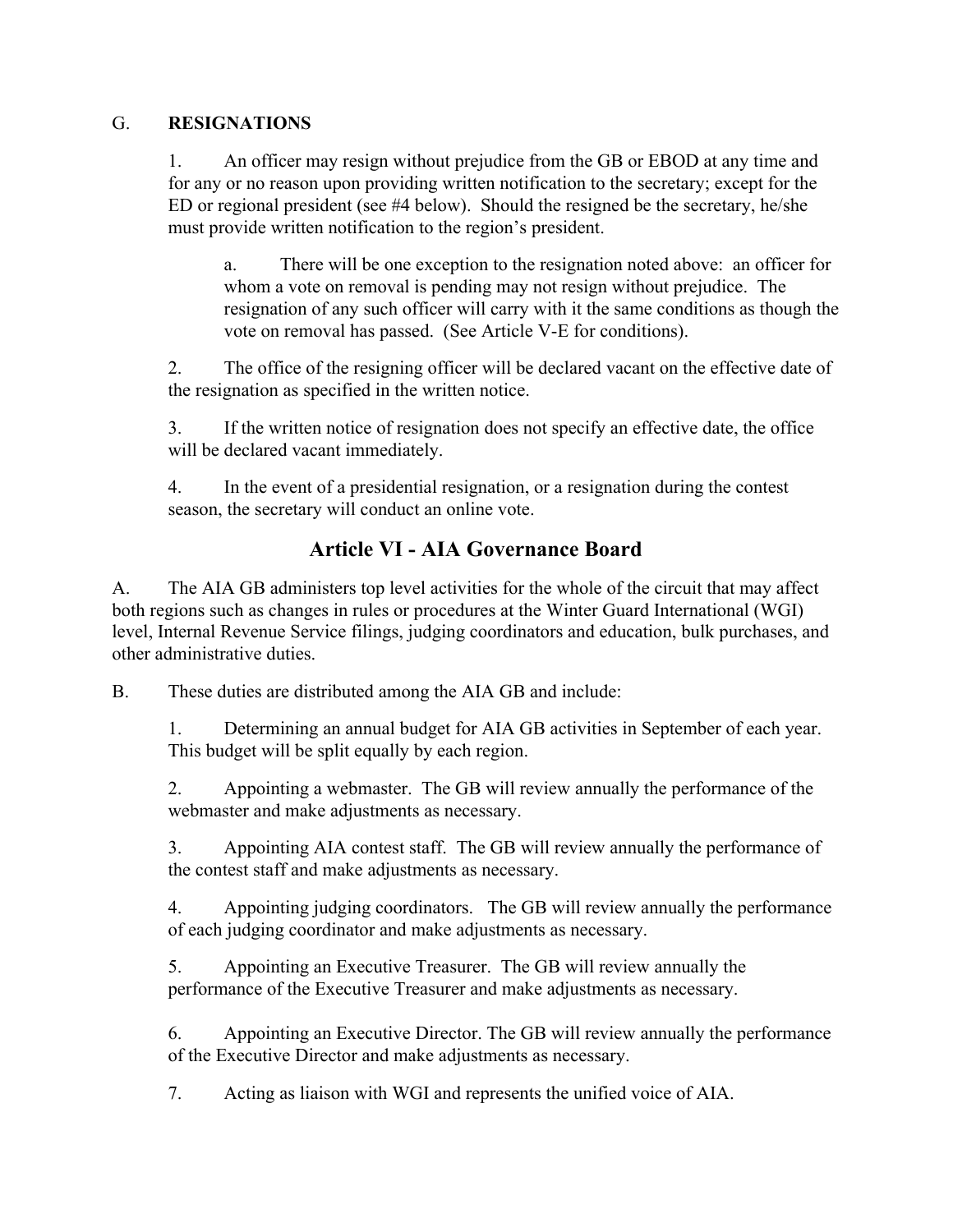8. All contracts or other formal financial agreements between AIA regions and other parties, within or outside the organization, must have the approval of the GB. The written contract or agreement must be archived for no less than one year after the execution/completion date of the agreement.

9. At the first GB meeting a GB secretary will be voted in to take notes for the GB meetings.

# **Article VII - Duties of the Officers**

### A. **BASIC QUALIFICATIONS OF ALL OFFICERS**

1. Must be thoroughly committed to AIA's nonprofit mission. All candidates should have proven leadership, coaching, and relationship management experience.

2. Must have an unwavering commitment to quality programs and program evolution and evaluation.

3. Must have excellent organizational skills with the ability to share, train, and guide AIA officers, volunteer staff, and directors utilizing one's institutional knowledge of AIA and WGI.

4. Must have the ability to establish and manage an annual budget with team members; staying within prescribed guidelines.

5. Must have strong written and verbal communication skills; a persuasive and passionate communicator with excellent interpersonal skills.

6. Must have the ability to work effectively in collaboration with diverse groups of people.

7. Must have passion, integrity, a positive attitude, and be mission-driven, and self-directed.

8. Must be at least 21 years of age prior to or on the date of the election.

9. Must attend all Caucus (June) and General (September) AIA meetings during term (with exceptions for extenuating circumstances), and actively participate in AIA contests including circuit championships.

10. Must attend online EBOD meetings which take place on designated evenings during the season (January-April) (with exceptions for extenuating circumstances).

11. Must attend online meetings in the off-season as scheduled.

12. Must have the ability to delegate or make decisions effectively and efficiently, and be an authority figure, and well-respected.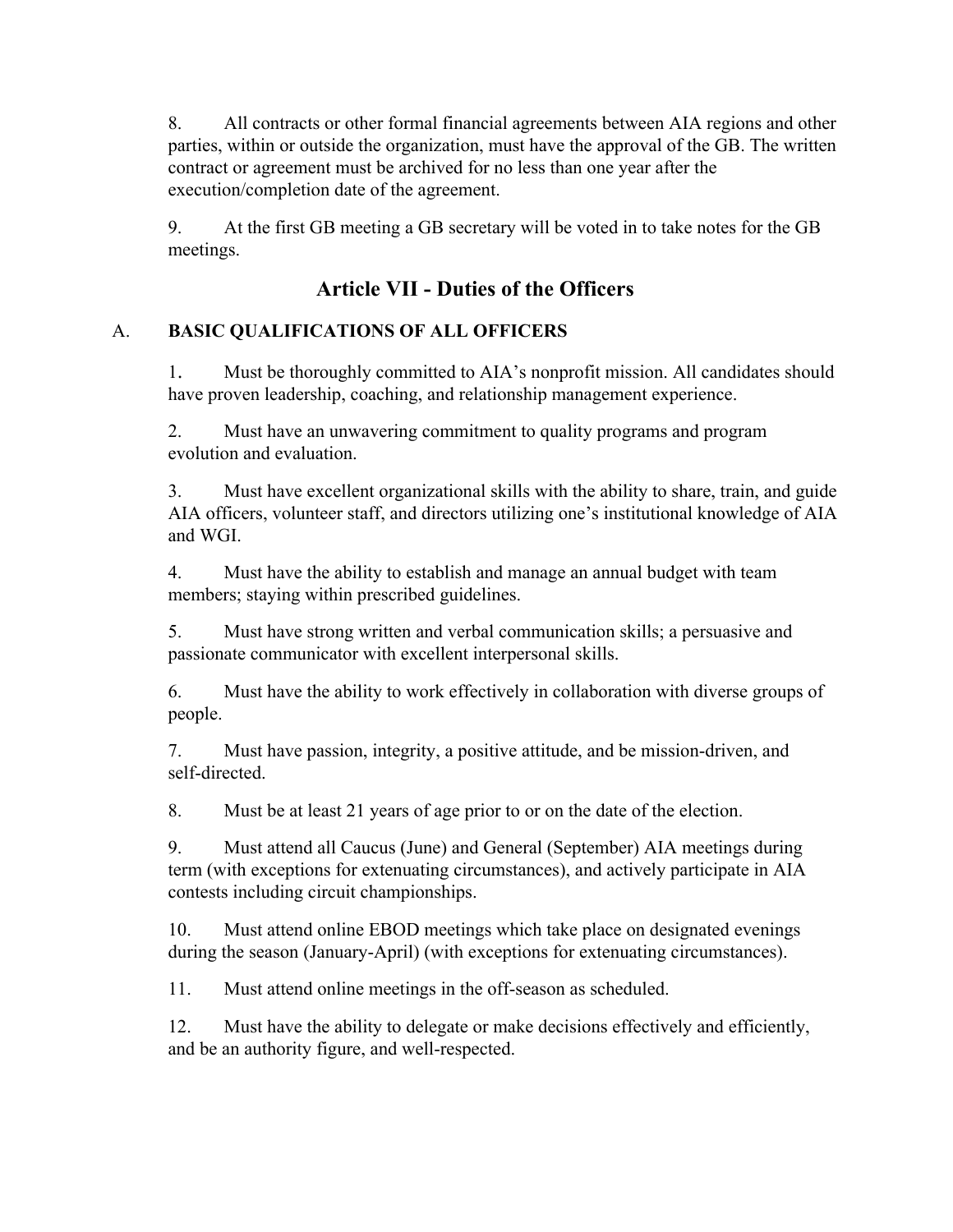#### B. **PRESIDENT**

The president for each region oversees all regional operations. The president will supervise and control all the business and affairs of the region, will preside at all regional meetings and correspond directly with the judging coordinators as needed. Duties include but are not limited to:

1. Provide an accounting statement and proposed budget for its region at the annual meeting.

2. Responsible for providing all IRS and State Income tax statements and any other necessary filings such as salaries paid, etc. to the executive treasurer (ET) no later than two weeks before the annual meeting.

3. Ensure the webmaster has all information that needs to be posted, in a timely manner (ex: posting scores).

4. Should have access to the website to make postings in the event that the Webmaster is unavailable.

5. Ensure all units are informed, in a timely manner, about all logistical issues (ex: show cancellations due to weather).

6. Coordinate all regional EBOD meetings and attend and participate in all GB meetings.

7. Maintain full knowledge of AIA and WGI rules.

8. Serve as a member of the GB and oversee the regional EBOD.

9. Votes only in the case of a tie with the exception of EBOD elections. In EBOD elections, the president will cast a vote with the membership.

10. May appoint other non-voting positions to his or her region's EBOD as needed. The majority of that region's EBOD's voting members must approve the appointment (ex: championships coordinators).

### C. **1st Vice President**

The 1<sup>st</sup> Vice President for each region of the Atlantic Indoor Association assumes the duties of the President in their absence and is responsible for other regional functions assigned by the President. The duties of the 1st Vice President Include:

1. Oversight of AIA's annual championships planning process.

2. Actively participate in the work of standing colorguard and percussion committees. Such participation may include chairing committees.

3. Handle all matters related to staff (including sound and announcers) and judges' travel, such as hotel and flight reservations and information.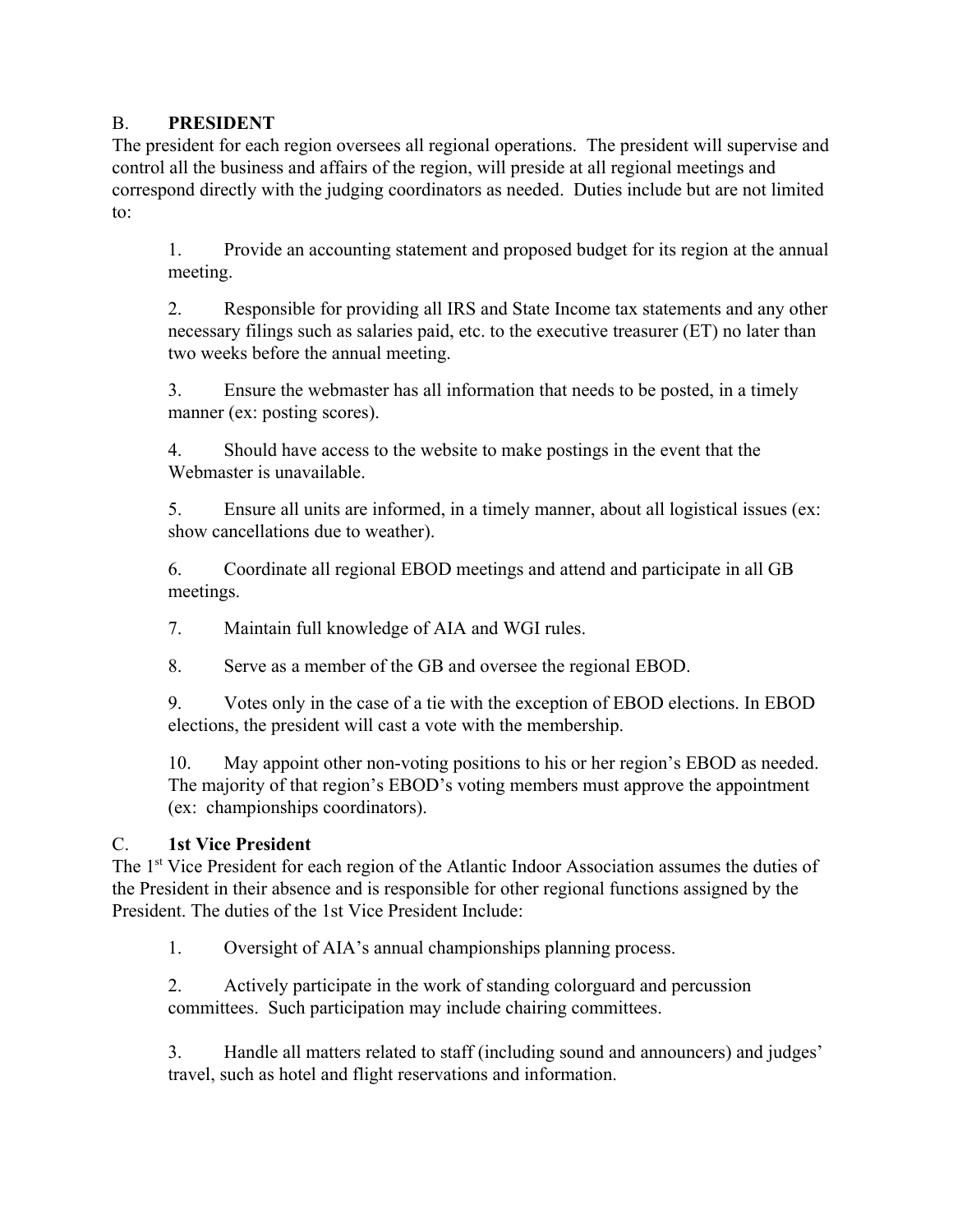- 4. Ensure sound tech and announcer roles are staffed at each show.
- 5. Attend and participate in all EBOD and GB meetings.
- 6. Maintain full knowledge of AIA and WGI rules.
- 7. Assume additional related duties and responsibilities as necessary and assigned.
- 8. Serve as a member of the GB and report to the regional president.

#### D. **2nd Vice President**

The 2<sup>nd</sup> Vice President for each region of the Atlantic Indoor Association assumes the duties of the 1<sup>st</sup> President in their absence and is responsible for other regional functions assigned by the President. The duties of the 2nd Vice President Include:

1. Oversee monthly and/or quarterly reporting to ASCAP, BMI, and SESAC for blanket licensing for colorguard and percussion events.

2. Coordinate trailers and equipment to assure proper storage in the off-season and ensure trailers, sound equipment and AIA laptops are at every show.

3. Actively participate in the work of standing colorguard and percussion committees. Such participation may include chairing committees.

- 4. Create Request for Proposals for photography and video for AIA Championships.
- 5. Manage and file colorguard and percussion contracts.
- 6. Attend and participate in all EBOD and GB meetings.
- 7. Maintain full knowledge of AIA and WGI rules.
- 8. Assume additional related duties and responsibilities as necessary and assigned.
- 9. Serve as a member of the GB and report to the regional president.

#### E. **SECRETARY**

The secretary for each region will be responsible for organization of all functions that relate to record keeping and correspondence for their region. The duties of the secretary include but are not limited to:

1. Take minutes at regional meetings and organize the minutes in a format to be posted on the AIA website.

2. Submit the minutes to the EBOD within two to three days for approval with ultimate submission to the webmaster for timely posting to the AIA web page. The minutes shall be posted within one week's time.

3. Perform all tasks related to updating all social media sites. Respond to questions on the AIA site and Facebook, checked daily and updated often.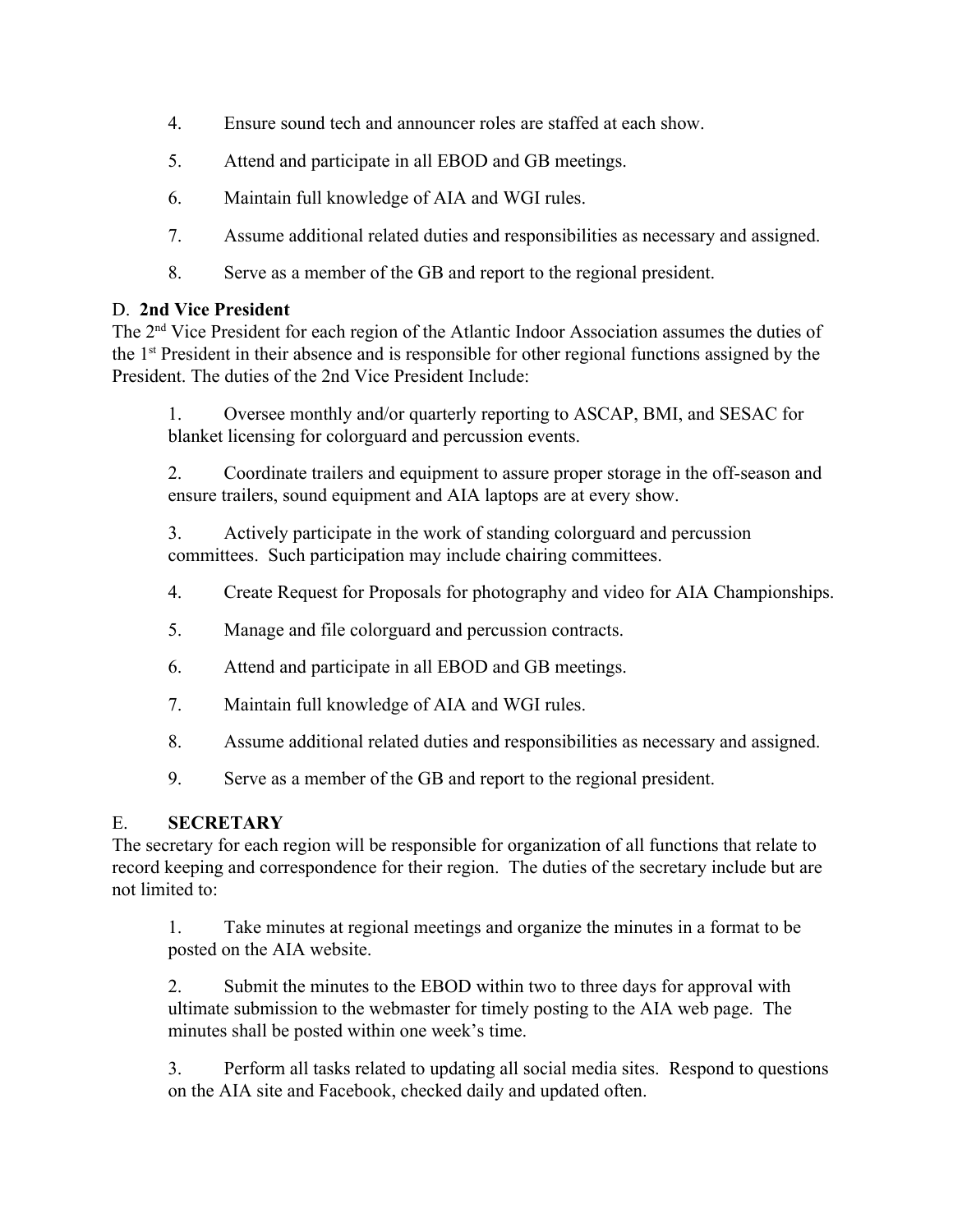4. Update documents to be posted on the Documents page (membership application, show application, show host application, scholarship application, etc.).

5. Create, edit, and post by the  $1<sup>st</sup>$  of every month a monthly newsletter for the region from December to April.

6. Create and maintain a point of contact roster for all of the directors within their region. This roster must contain the director's name, email address, and cell phone number. The purpose of this roster is for ease of contact for any potential promotions, a mass information push via email as everyone does not access social media, or any other reason as the board sees fit. Any information on this roster will remain among the board and never disbursed without the email consent of the director.

7. Create Requests for Proposals for photography and video for AIA Championships.

- 8. Attend and participate in all EBOD meetings.
- 9. Maintain full knowledge of AIA and WGI rules
- 11. This position reports to the regional president.

## F. **COLORGUARD and PERCUSSION/WINDS COORDINATORS**

The colorguard and percussion/winds coordinator will be the liaisons between the regional EBOD and their regional colorguard/percussion/winds units. For edification, the coordinator role is two separate entities and for the purpose of the duties it is to be understood that the colorguard and percussion/winds coordinators will answer to their area of responsibility (colorguard to colorguard and percussion/winds to percussion). Other duties include but are not limited to:

1. Communication with member units via email or phone on any questions that arise relating to colorguard and percussion.

2. Maintain full knowledge of AIA and WGI rules related to colorguard and percussion including informing units of any rule changes or updates.

3. Assist the webmaster in keeping the webpage updated with colorguard and percussion information.

4. Communicate any classification changes to the Unit Director.

5. Attend and participate in all EBOD meetings.

6. Work with the respective judging coordinators and the respective vice presidents to establish educational seminars and clinics providing important information gained through the first line connection with the wants and needs of the Unit Directors.

7. This position reports to the colorguard or percussion vice president.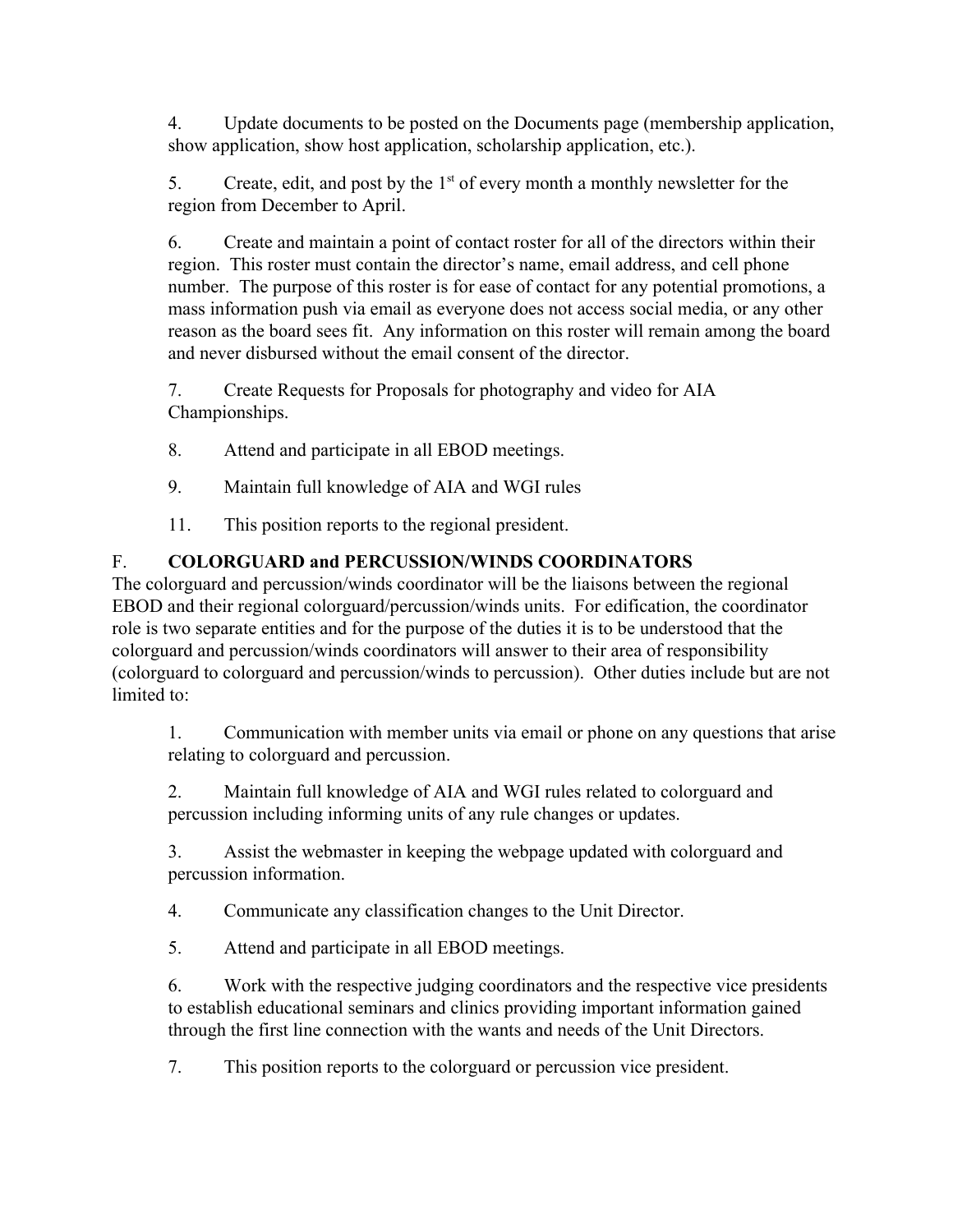## **Article VIII – Other Staff Roles**

### A. **EXECUTIVE DIRECTOR**

The ED will have overall strategic and operational responsibility for AIA's staff, programs, expansion, and execution of its mission. The ED reports all business to the GB who in turn will report to the regional EBODs and PVB. The ED, through his/her vast knowledge of AIA will present, institute and monitor any and all operations, educational programs, and all business plans on behalf of AIA to the best of his/her ability and always with the participants', directors', business partners', and spectators' best interest in mind. Additional duties include but are not limited to:

1**.** Ensure ongoing program excellence and achievement of strategic goals through evaluation and monitoring of budgetary requirements, educational programs, vendor contract review, and consistent communication with GB and volunteers.

2. Actively and continually communicate with the GB to ensure all information is passed to both regional EBODs in a timely fashion.

3. Actively engage and energize the AIA GB, and partnering organizations to ensure all involved are on same page with regards to AIA's future endeavors.

4. Cultivate a strong GB by sharing institutional knowledge with the officers. Seek and build board involvement with strategic direction for ongoing local operations.

5. Attend all Governance Board meetings.

6. Pass all proposals on to the GB in a timely fashion to ensure everyone has the same information.

7. Expand local revenue generating and fundraising activities to support existing program operations and regional expansion

8. Explore cost effective avenues to generate additional funds for AIA

a. Partnering with local region vendors to reduce potential shipping costs for awards or t-shirts

b. Coordinate with the regions to determine the best design for championships attire to be sold

c. Coordinate design of additional AIA items for sale to all entities familiar with the organization

9. Refine all aspects of communications—from web presence; to include social media, to external relations with the goal of creating a stronger AIA awareness.

10. Use external presence and relationships to garner new opportunities

11. Continue to coordinate with the GB the regional expansion and strategic business planning process to complete the separation of duties between the two regions.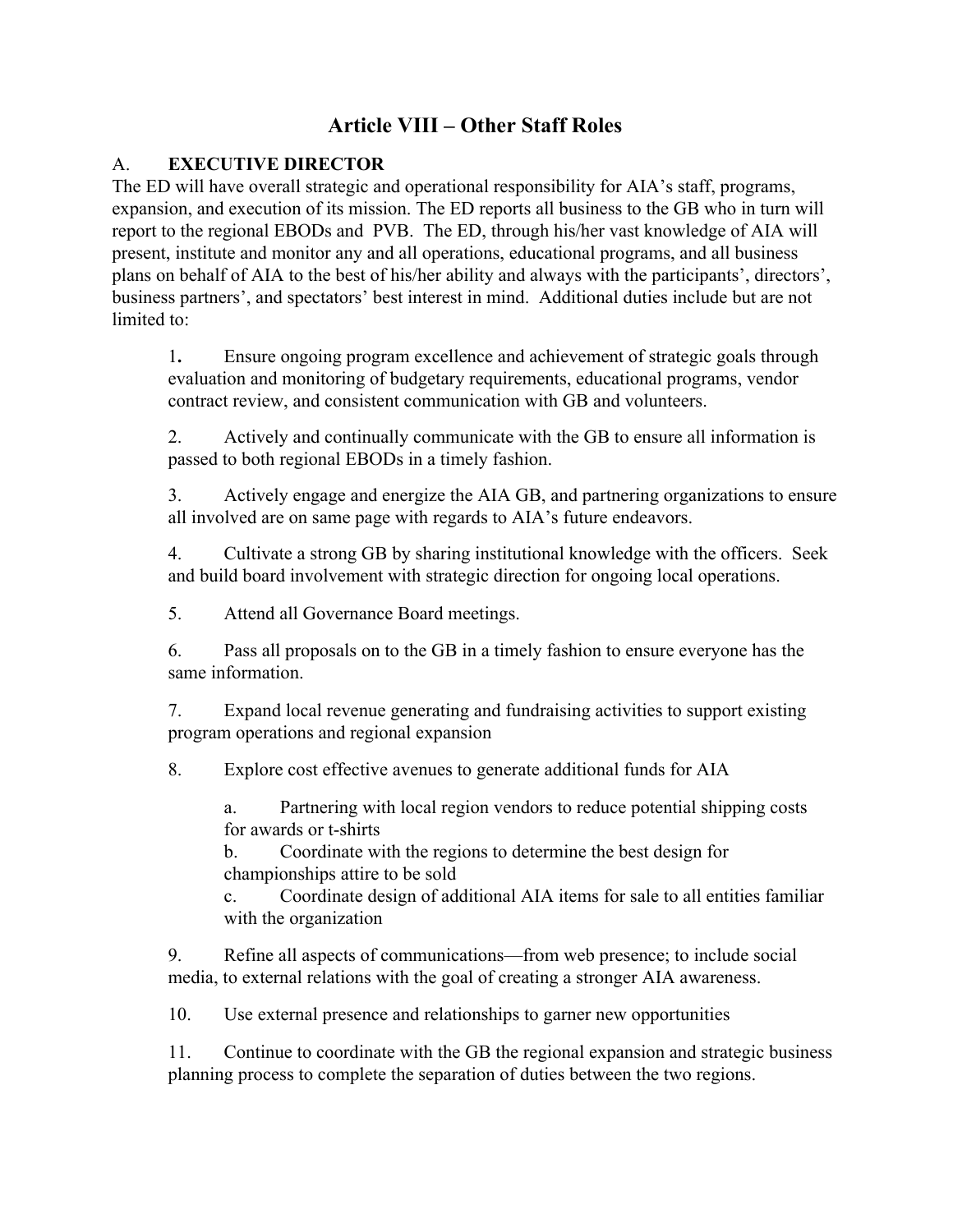12. Review and evaluate other indoor organizations in order to build potential partnerships.

13. Act as liaison with the WGI and any other indoor organization.

### B. **TREASURY**

To efficiently run the circuit financially, AIA will create a system to better manage funds and resources. Both region's EBODs will have equal access to financial resources while providing a system of checks and balances to expediently manage local and circuit wide expenses and incomes. This will allow the region's EBODs and GB to have all the necessary financial information required to efficiently run the circuit in a manner that is both beneficial and transparent to member units while maintaining compliance with all current 501c3 fiscal policies.

1. Executive Treasurer

The Executive Treasurer (ET) will be responsible for overseeing all financial transactions conducted by AIA and ensuring AIA's continued compliance with all 501c3 fiscal policy. The ET should be an experienced professional in a financial field, hired each year by the GB. The yearly contract should initiate at Fall Caucus and terminate at the following Fall Caucus. Responsibilities of the ET include but are not limited to:

- a. Assisting with the creation of the annual budget.
- b. Balancing all accounts receivable and payable.
- c. All payments made by ET must be approved by two members of the GB, one member from each region.
- d. Ensuring that both regions operate in accordance with the yearly budget.
- e. Should attend meetings at the request of the GB.
- f. Provide all relevant information and assist with filing all appropriate state and federal tax documents.
- 2. Regional Treasurer

Each regional EBOD shall appoint a Regional Treasurer (RT) to manage the daily fiscal responsibilities of the circuit. The RT should be appointed at the Fall Caucus for a one year term, terminating at the following Fall Caucus. Responsibilities of the RT include but are not limited to:

- a. Assisting with the creation of the annual budget.
- b. Executing and reporting all accounts receivable and payable.
- c. All payments made by a RT must be documented, receipted, and reported to the ET.

## C. **JUDGING COORDINATOR**

1. Works with the regional EBOD to secure qualified judges for AIA contests.

2. Works with the coordinators and education coordinator/committee to hold training sessions for both instructors and judges.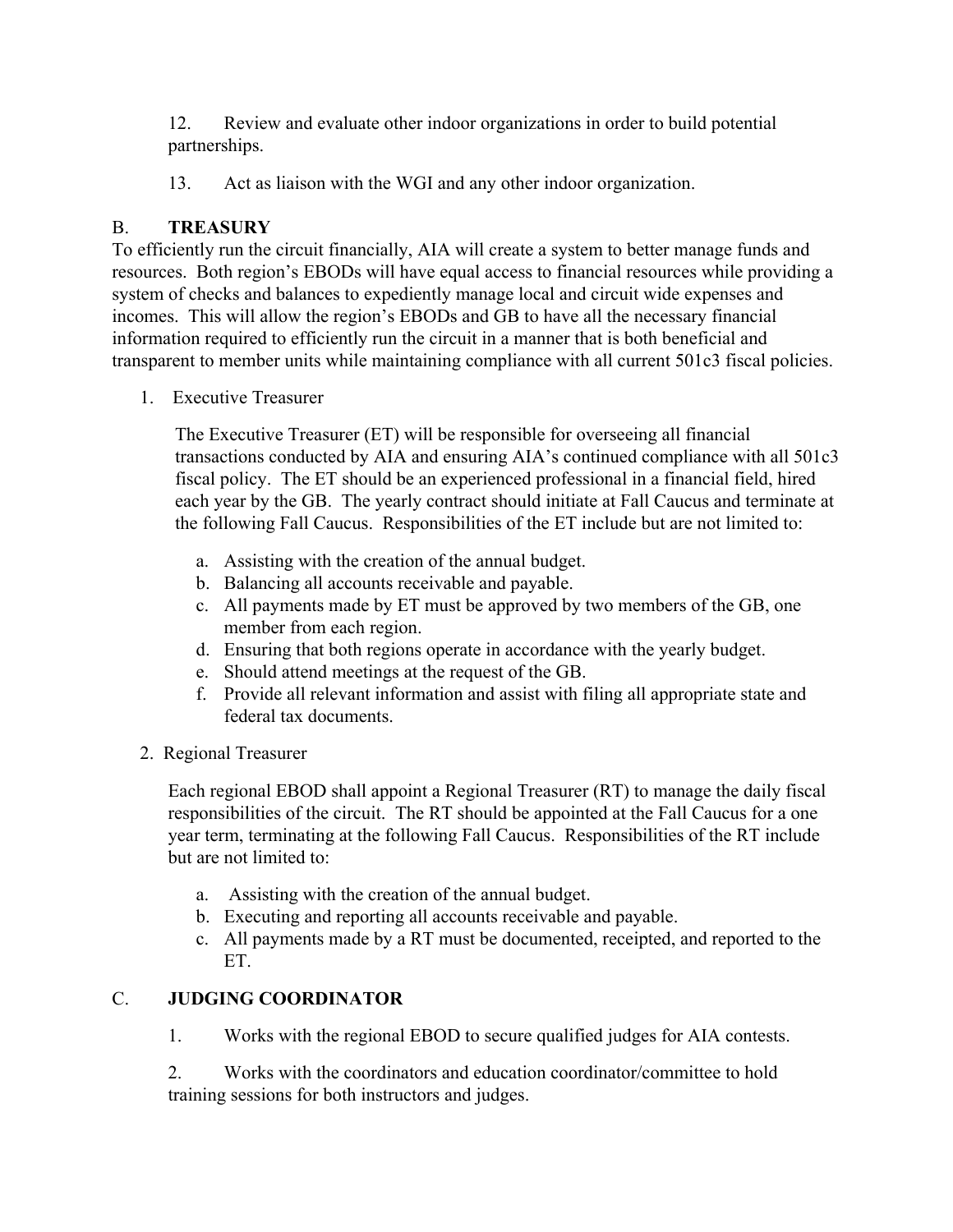- 3. Provides input on contest venues.
- 4. Works with the judges, travel agent, and treasurer to arrange judges' travel.
- 5. Attends and participates in all regional EBOD meetings.
- 6. Maintains full knowledge of AIA and WGI rules

7. The coordinators can receive compensation as approved at the September meeting of the EBOD in the annual budget.

### D. **WEBMASTER**

- 1. Develops and maintains the AIA Web site.
- 2. Works with the GB in regard to content and functionality.
- 3. Provides website access to necessary EBOD members.
- 4. Inputs all required and updated information within two days of receipt of changes.

5. Keeps the webpage fresh and inviting; updating pictures and information regularly as required and in a timely fashion.

### E. **CONTEST COORDINATORS**

1. There will be one contest coordinator for each region. In the event of an emergency where the contest coordinator cannot complete his or her duties, the region's President will arrange for a replacement.

2. Contest coordinators will be hired by the respective regional EBOD.

3. The contest coordinator will be responsible for the administration of AIA contests in that region.

### F. **SOUND TECH/ANNOUNCER**

1. There will be a minimum of one sound tech/announcer per contest site. These individuals are coordinated by the Contest Coordinator or designee by the EBOD of each region.

2. It is prudent to establish a team of individuals to satisfy this function for each region in an effort to become budget conscious.

3. Each individual must maintain the IT knowledge to overcome site issues such as poor internet connection, transfer of digital recordings to Competition Suite, and loading of unit music into the AIA provided laptops.

### G. PARLIAMENTARIAN